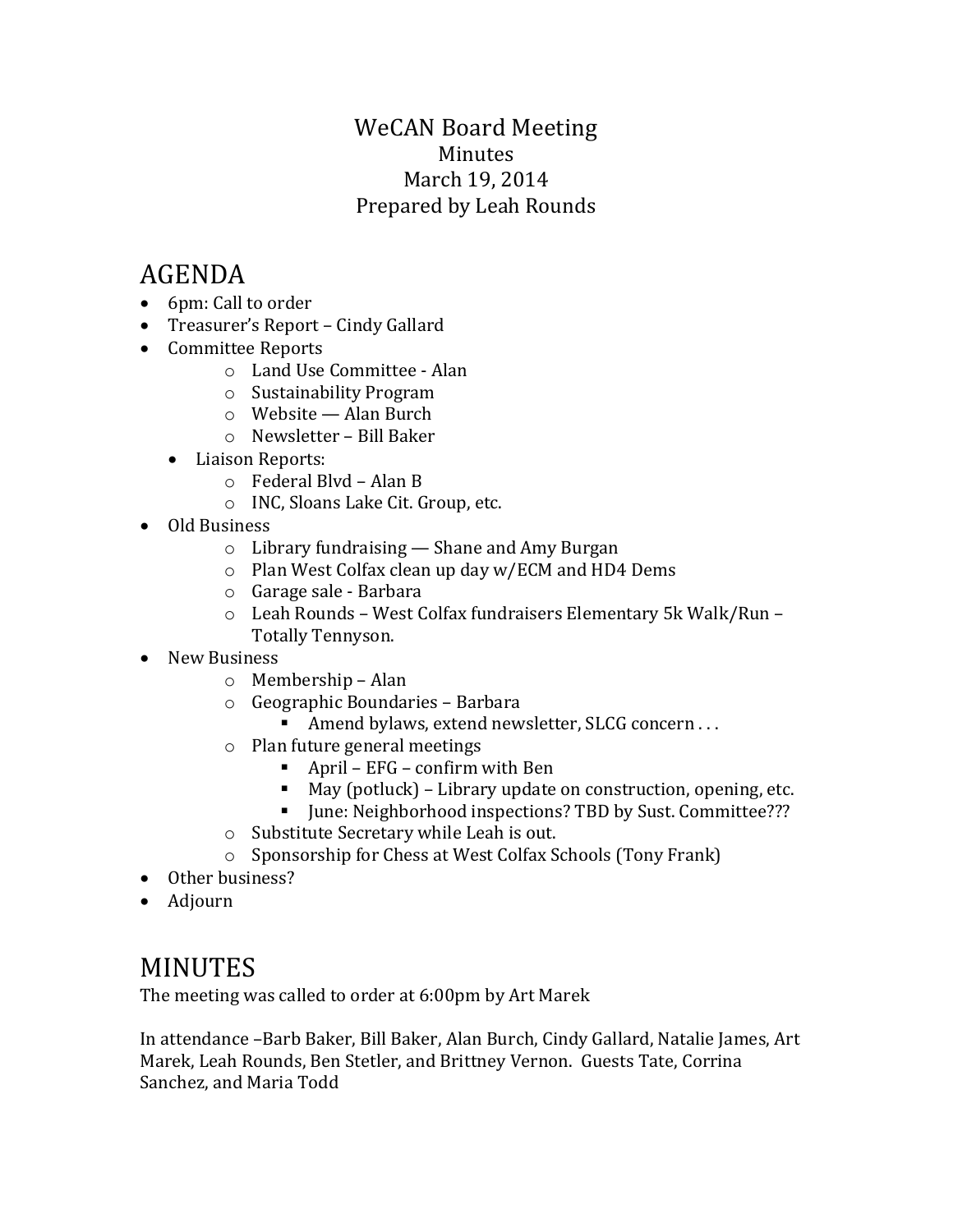Treasurer's Report (Cindy)

- No big change
- Checks have been cut for Confluence's computer lab, DUG, and INC dues

#### Committee Reports

- Land Use
	- o No meeting this month
	- $\circ$  On the corner of Federal and Colfax a large building is coming down; need to get in touch with these developers to see what is happening on this site and get involved. It is zoned Main Street 3, which allows for 8 story buildings. Ben will get information on the site and forward it to the land use committee
- Sustainability Programs
	- o Currently have 2 project chairs, there is a need for 2 more
	- o Home Depot is helping with garden donations and wants to send volunteers on clean-up day in May
	- o Need 100 points to become a Sustainable Neighborhood this year. Don't know where we're at yet in terms of on-going projects. Art will get info from Chad on current projects
	- o Leadership and project proposals are needed; an email blast will go out to get people more involved
	- o A summary of projects will go up on the website
- Website
	- o Need help adding content schools, sustainability projects, need updated bylaws, accomplishments in the last years, current projects, library fundraising goals, etc.
	- o Regarding contact info on page, do not want to continue using Chad's and Shane's personal information for contacts.
	- $\circ$  Motion to pay for a WeCAN PO Box at the 37<sup>th</sup> and Tennyson post office, the smallest one possible, for 1 year. (This would be the address WeCAN's 501c3 would be registered to). Motion seconded, all voted in favor. Brittney and Tate volunteered to look into opening one
	- $\circ$  There will be an  $info@wecandenver.org$  email that can be hooked up to Chad or Art's addresses (or future presidents). Also want to tie a Google voice phone number to the contacts. People could leave messages and WeCAN can respond accordingly

#### New Business

- Membership
	- o Motion to incorporate WeCAN membership guidelines into bylaws, seconded, all voted in favor of adding the following guidelines
		- 1. Free to all residents who live, own property, or work in the West Colfax neighborhood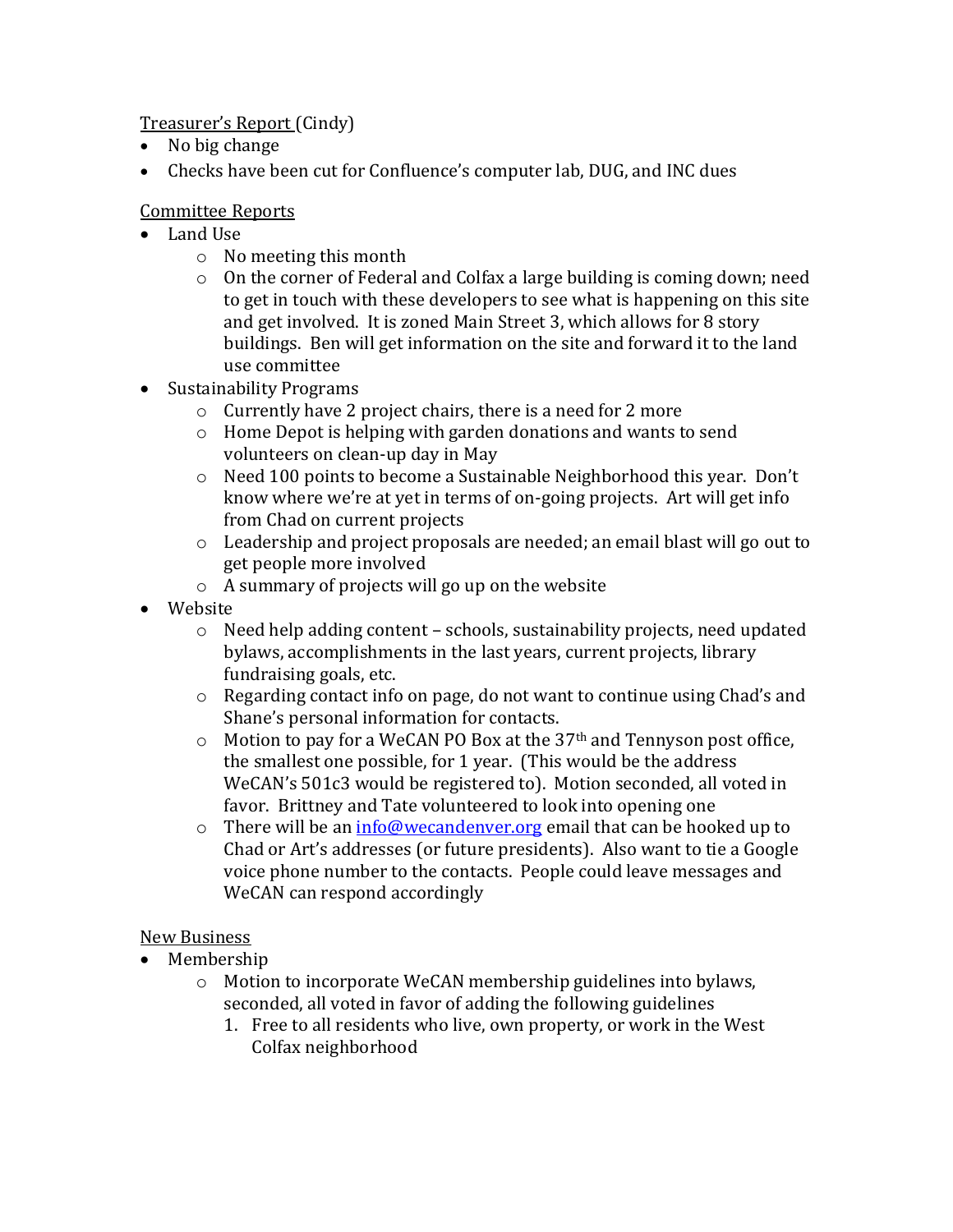- 2. When signed up you are active for 3 years, and can reset membership by signing into a meeting, opening an email blast, or contacting /being contact by a board member
- 3. Can resign at any time
- o New goal of 1000 members by the year's end. Currently at nearly 700 members
- $\circ$  Ideas to expand membership Package for new residents that include membership card, a new membership card with QR Code, emphasis on website, facebook, etc., and better contact info (Google voice, [info@wecandenver.org,](mailto:info@wecandenver.org) and street address)
- o Funds have already been approved for new membership cards

Corrina Sanchez was nominated, seconded, and all voted in favor of adding her as a new board member. Corrina is interested in helping reach out to the bilingual and Latino community. Hoping to help with the translation of the newsletter and to get people involved in the sustainability projects

Committee Reports cont.

- Newsletters
	- o Need 1.5 carriers. Maria can put up a map of the routes online. Average size of a route is 130-150 newsletters
	- o Corrina volunteered to try it out, she would prefer a more Hispanic route
	- o Bill will look into switching route around to get people in their preferred area

Liaison Reports

- Federal Blvd. Partnership declined to pull permit for the proposed movie night by EFG and Alamo Drafthouse
- Sloan's Lake Citizen's Group (SLCG) split on whether to pull permit

Discussion on park permit for movie night

- In the past people were concerned about the liability, parking, and litter when this project was tried two years ago
- The movie night would be put on in collaboration between EFG and Alamo Drafthouse. It would be a family-themed movie. There was a similar show in Littleton that was very successful with a 1-2k turnout. EFG would hire staff.
- Need a written outline of specific costs, plans, and expectations from WeCAN
- Don't need a 501c3 to pull the permit, and our councilwoman can waive the fee. EFG says they will still do this project and just pay the higher fees. WeCAN isn't really in a position to help with volunteers for this event
- Movie night will be located on the south side of Sloan's Lake.
- This program could be added as a WeCAN sustainability project as community outreach. It would be a good opportunity for WeCAN outreach
- In general WeCAN would like to approve this movie night, but more information is needed. Ben will contact Cameron from EFG to get more information.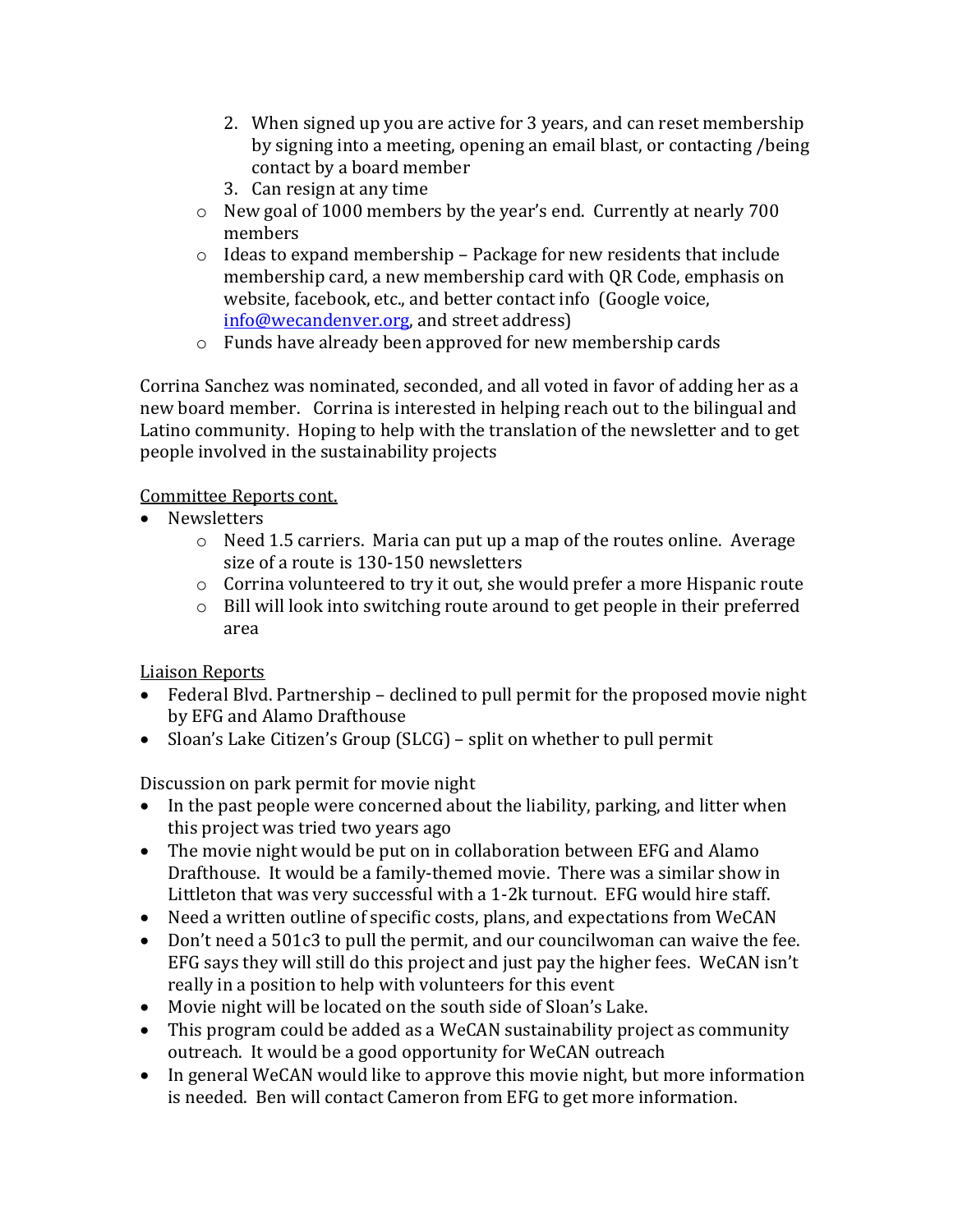- Cindy will contact the Denver Parks Department to see what past concerns were.
- Could invite DPD to participate with their SWAT truck, K-9 unit, etc. and this would also ensure a greater police presence at the event

Liaison Reports cont.

 INC – Alan and Art attended that last meeting. WeCAN has paid dues and will maintain a presence with this group

Old Business

- West Colfax clean up day w/ECM and HD4 Dems
	- o Home Depot will also send volunteers
	- o Will be on Saturday, May 17th. The community garden also plans on having a work day on this day
	- o Chad has been working on this project, he would have an article for the website
- Garage Sale (Barb)
	- o Will be held June 7
	- o Now in need of donations, have plenty of storage space
- Colfax Elementary projects (Leah)
	- o Totally Tennyson is a fundraising event Colfax participates in. It's a street crawl along Tennyson with many businesses participating in giving out food and drink samples. The event is April 25th and tickets are \$25, and go up to \$30 is you buy them day of. Will advertize this event in the April newsletters, website, etc. Will also sell tickets at the April general membership meeting. If Leah can't make it to the meeting, Amy has mentioned that she will sell tickets
	- $\circ$  May 3<sup>rd</sup> will be the Mile High 5k Race around Sloan's Lake to help raise money for several NW Denver schools, including Colfax Elementary. Advertise this information to encourage more neighborhood participation in the race in the April newsletter, website, etc. \$10 for kids and \$25 for adults to participate in the 5k.

New Business

- Geographic Boundaries
	- $\circ$  The city defines the West Colfax neighborhood as extending up to 19<sup>th</sup> between Meade and Federal. Currently WeCAN's boundaries end at 17<sup>th</sup>.
	- $\circ$  SLCG concerned that neighbors are being taken away from their group
	- o People that live in this extended area have already been coming to meetings
	- o Will need additional newsletters and carriers to cover this area
	- $\circ$  Motion to extend WeCAN's boundaries to include this area up to 19<sup>th</sup>, seconded, and all voted in favor
	- o Will be advertized in next newsletter and on website. Website will redraw map to show new boundaries
- Planning for future general meetings